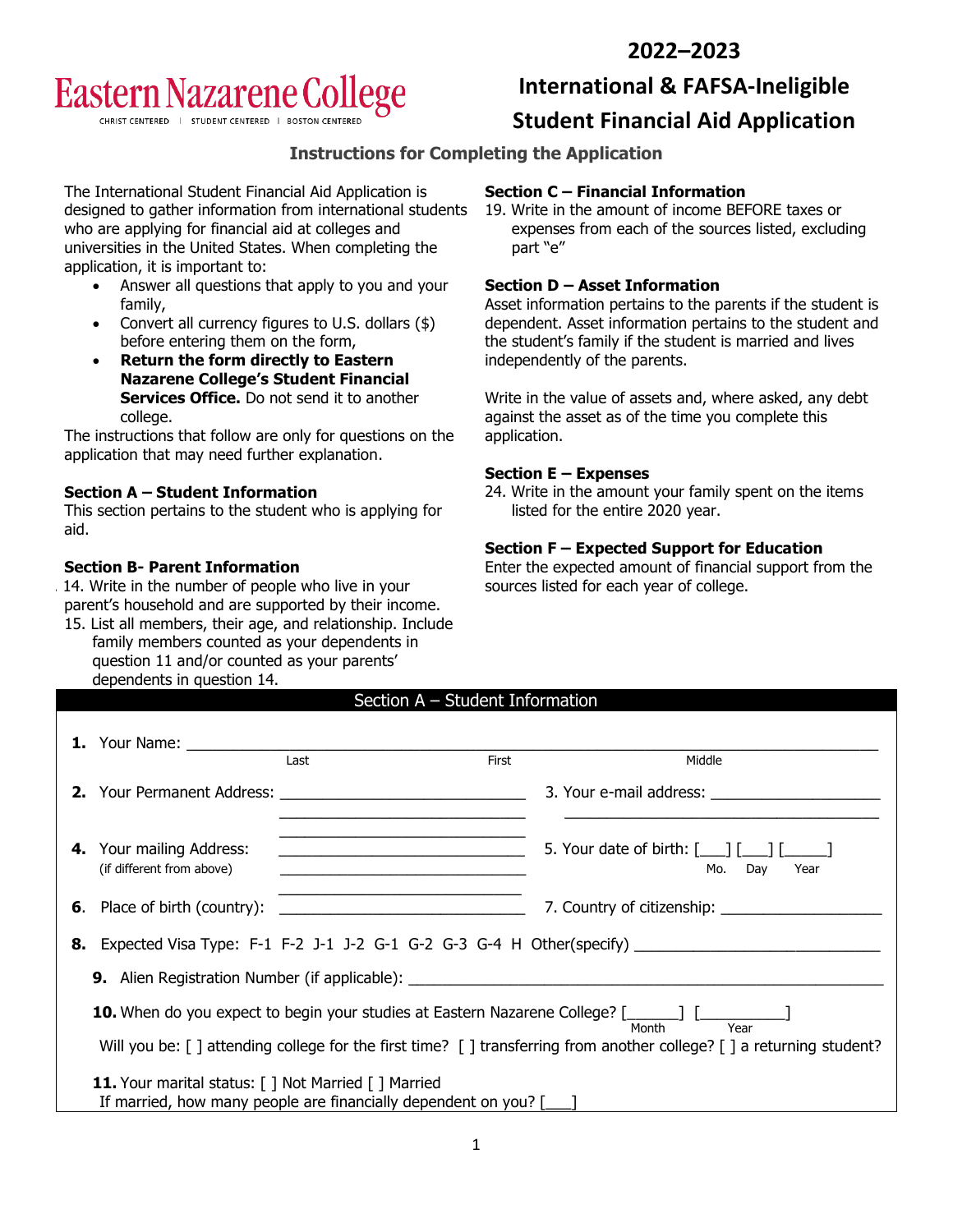|                                                                                                                                                                                                                                                                                                                                                                                                                                                                                                                                                                                                                      |                                                                                                                                                                                                                        |                            | Section $B$ – Parent Information  |                                                                  |     |    |                                              |    |
|----------------------------------------------------------------------------------------------------------------------------------------------------------------------------------------------------------------------------------------------------------------------------------------------------------------------------------------------------------------------------------------------------------------------------------------------------------------------------------------------------------------------------------------------------------------------------------------------------------------------|------------------------------------------------------------------------------------------------------------------------------------------------------------------------------------------------------------------------|----------------------------|-----------------------------------|------------------------------------------------------------------|-----|----|----------------------------------------------|----|
| 12. What is your parent's current marital status? (Mark only one box.)<br>[] Married [] Separated/Divorced [] Mother living/Father deceased<br>[ ] Father living/Mother deceased                                                                                                                                                                                                                                                                                                                                                                                                                                     |                                                                                                                                                                                                                        |                            |                                   |                                                                  |     |    |                                              |    |
| 13.<br>Father's name:<br><b>Birthdate</b><br>(Mo/Day/Year):<br>Address:                                                                                                                                                                                                                                                                                                                                                                                                                                                                                                                                              |                                                                                                                                                                                                                        |                            |                                   | Mother's name:<br><b>Birthdate</b><br>(Mo/Day/Year):<br>Address: |     |    |                                              |    |
| Employer:                                                                                                                                                                                                                                                                                                                                                                                                                                                                                                                                                                                                            |                                                                                                                                                                                                                        |                            |                                   | Employer:                                                        |     |    |                                              |    |
| 14. How many people, including yourself, depend on the income of your parents for daily living expenses? [____]                                                                                                                                                                                                                                                                                                                                                                                                                                                                                                      |                                                                                                                                                                                                                        |                            |                                   |                                                                  |     |    |                                              |    |
| 15. Household Information. Please list all family members (parents, siblings, etc.) that live in your household.                                                                                                                                                                                                                                                                                                                                                                                                                                                                                                     |                                                                                                                                                                                                                        |                            |                                   |                                                                  |     |    |                                              |    |
|                                                                                                                                                                                                                                                                                                                                                                                                                                                                                                                                                                                                                      |                                                                                                                                                                                                                        | Full Name of Family Member |                                   |                                                                  | Age |    | Relationship to you                          |    |
|                                                                                                                                                                                                                                                                                                                                                                                                                                                                                                                                                                                                                      |                                                                                                                                                                                                                        |                            |                                   |                                                                  |     |    |                                              |    |
|                                                                                                                                                                                                                                                                                                                                                                                                                                                                                                                                                                                                                      |                                                                                                                                                                                                                        |                            |                                   |                                                                  |     |    |                                              |    |
|                                                                                                                                                                                                                                                                                                                                                                                                                                                                                                                                                                                                                      |                                                                                                                                                                                                                        |                            |                                   |                                                                  |     |    |                                              |    |
|                                                                                                                                                                                                                                                                                                                                                                                                                                                                                                                                                                                                                      |                                                                                                                                                                                                                        |                            |                                   |                                                                  |     |    |                                              |    |
|                                                                                                                                                                                                                                                                                                                                                                                                                                                                                                                                                                                                                      |                                                                                                                                                                                                                        |                            | Section C - Financial Information |                                                                  |     |    |                                              |    |
|                                                                                                                                                                                                                                                                                                                                                                                                                                                                                                                                                                                                                      | 16. How many household members, including yourself, are attending college/university in 2022-2023? _______<br>University/College Name<br><b>Total Cost</b><br>Amount of Parents<br><b>Student Name</b><br>Contribution |                            |                                   |                                                                  |     |    |                                              |    |
|                                                                                                                                                                                                                                                                                                                                                                                                                                                                                                                                                                                                                      |                                                                                                                                                                                                                        |                            |                                   |                                                                  |     |    |                                              |    |
|                                                                                                                                                                                                                                                                                                                                                                                                                                                                                                                                                                                                                      |                                                                                                                                                                                                                        |                            |                                   |                                                                  |     |    |                                              |    |
| 17. Documentation must be provided to verify income and asset information requested on this form. Please check the<br>type of documentation you will be sending:<br>[ ] Tax Forms [ ] Statement from employer<br>$\lceil$ ] Other (specify – example: bank statement) $\lceil$<br><u> 1980 - Jan Stein Berlin, Amerikaansk politiker (</u><br>18. A. What is the present exchange rate of your country's currency to the U.S. Dollar?<br>$= $1$ USD<br><b>B.</b> Do you have a source of emergency funds once you arrive in the United States? [ ] Yes [ ] No<br>If yes, name source:<br>Amount available in USD \$: |                                                                                                                                                                                                                        |                            |                                   |                                                                  |     |    |                                              |    |
| 19. During 2020, how much of your household income came from the following sources (in U.S. Dollars)?                                                                                                                                                                                                                                                                                                                                                                                                                                                                                                                |                                                                                                                                                                                                                        |                            |                                   |                                                                  |     |    |                                              |    |
| Father's work<br>a.                                                                                                                                                                                                                                                                                                                                                                                                                                                                                                                                                                                                  | \$                                                                                                                                                                                                                     | f.                         | Family business                   |                                                                  | \$  | j. | Interested or dividends                      | \$ |
| Mother's work<br>b.                                                                                                                                                                                                                                                                                                                                                                                                                                                                                                                                                                                                  | \$                                                                                                                                                                                                                     | g.                         | Family real estate holdings       |                                                                  | \$  | k. | Housing, food and<br>other living allowances | \$ |
| Your work<br>c.                                                                                                                                                                                                                                                                                                                                                                                                                                                                                                                                                                                                      | $\frac{1}{2}$                                                                                                                                                                                                          | h.                         | Pension/annuity/retirement        |                                                                  | \$  | L. | Other (explain)                              | \$ |
| Your spouse's work<br>d.                                                                                                                                                                                                                                                                                                                                                                                                                                                                                                                                                                                             | $\overline{\mathbf{e}}$                                                                                                                                                                                                | i.                         | Other members of the<br>household |                                                                  | \$  |    |                                              |    |
| <b>Taxes Paid</b><br>е.                                                                                                                                                                                                                                                                                                                                                                                                                                                                                                                                                                                              | \$                                                                                                                                                                                                                     |                            |                                   |                                                                  |     |    |                                              |    |
| 20. Will there be a significant increase or decrease in your family's income next year? [ ] Yes [ ] No<br>If yes, please explain:                                                                                                                                                                                                                                                                                                                                                                                                                                                                                    |                                                                                                                                                                                                                        |                            |                                   |                                                                  |     |    |                                              |    |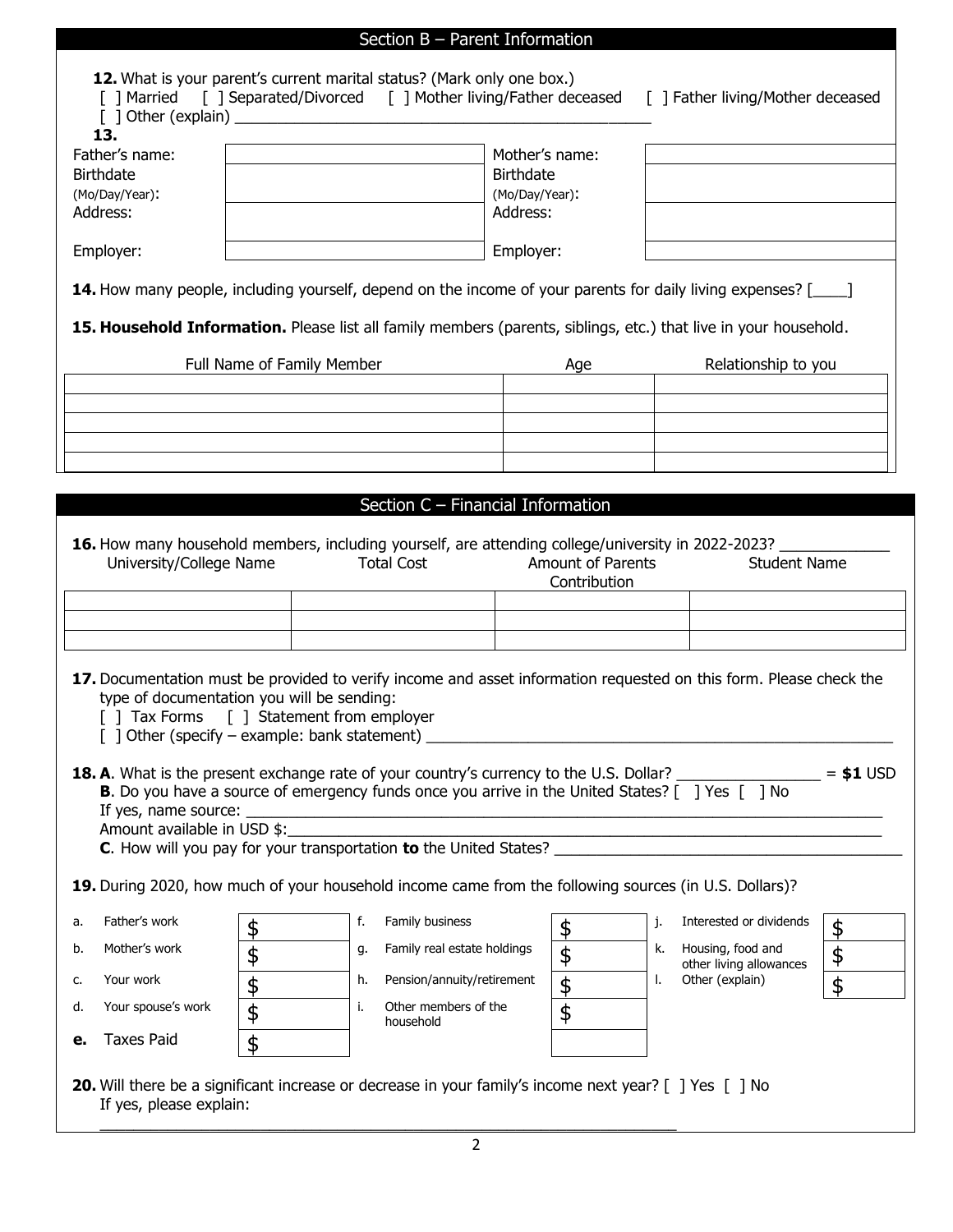#### Section D – Asset Information

| <b>21.</b> Does your family own its home? $\begin{bmatrix} 1 \end{bmatrix}$ Yes $\begin{bmatrix} 1 \end{bmatrix}$ No (If yes, complete 24a - 24d below.)                                                              |    |                                           |  |  |  |
|-----------------------------------------------------------------------------------------------------------------------------------------------------------------------------------------------------------------------|----|-------------------------------------------|--|--|--|
| a. What year was it purchased?<br>b. What was the original purchase price? U.S. $\frac{1}{2}$<br>How much does your family still owe on the purchase price? U.S. \$<br>d. What is the present market value? $U.S.$ \$ |    |                                           |  |  |  |
| <b>22.</b> Does your family own a business? [ ] Yes [ ] No (If yes, complete 25a-25d below.)                                                                                                                          |    |                                           |  |  |  |
| a. Your parent's share of business value U.S. \$<br>b. Your parent's share of business indebtedness U.S. \$<br>c. Type of business                                                                                    |    |                                           |  |  |  |
| <b>23.</b> Please list the value of the following family assets (if applicable):                                                                                                                                      |    |                                           |  |  |  |
| Land and buildings (other than home or business)<br>a.                                                                                                                                                                | \$ | Assets owned by student<br>$\mathsf{d}$ . |  |  |  |
| Indebtedness on land and buildings                                                                                                                                                                                    | \$ | Money owed to family by others<br>e.      |  |  |  |

| b. Savings | \$ |  |
|------------|----|--|
|            |    |  |

c. Investments (such as stocks and bonds)  $\int$ 

#### Section E - Expenses

f. Repayment of (26e) expected this year  $\sqrt{\frac{4}{3}}$ 

g. Other (jewelry, artwork, etc.)  $\int$ 

**24.** How much did your family spend on the following expenses during 2021? SPECIFIC AMOUNTS ARE NEEDED.

| Rent or mortgage:     | $U.S.$ \$ | Amount allocated to<br>savings/retirement: | $U.S.$ \$ |
|-----------------------|-----------|--------------------------------------------|-----------|
| Utilities:            | $U.S.$ \$ | Automobile maintenance:                    | $U.S.$ \$ |
| Medical expenses:     | $U.S.$ \$ | Insurance (health and<br>property):        | $U.S.$ \$ |
| Educational expenses: | $U.S.$ \$ | Taxes:                                     | $U.S.$ \$ |
| Loan payments:        | $U.S.$ \$ | Other:                                     | $U.S.$ \$ |

\_\_\_\_\_\_\_\_\_\_\_\_\_\_\_\_\_\_\_\_\_\_\_\_\_\_\_\_\_\_\_\_\_\_\_\_\_\_\_\_\_\_\_\_\_\_\_\_\_\_\_\_\_\_\_\_\_\_\_\_\_\_\_\_\_\_\_\_\_\_\_\_\_\_\_\_\_\_\_\_\_\_\_\_\_\_\_\_\_\_\_\_\_\_ \_\_\_\_\_\_\_\_\_\_\_\_\_\_\_\_\_\_\_\_\_\_\_\_\_\_\_\_\_\_\_\_\_\_\_\_\_\_\_\_\_\_\_\_\_\_\_\_\_\_\_\_\_\_\_\_\_\_\_\_\_\_\_\_\_\_\_\_\_\_\_\_\_\_\_\_\_\_\_\_\_\_\_\_\_\_\_\_\_\_\_\_\_\_ \_\_\_\_\_\_\_\_\_\_\_\_\_\_\_\_\_\_\_\_\_\_\_\_\_\_\_\_\_\_\_\_\_\_\_\_\_\_\_\_\_\_\_\_\_\_\_\_\_\_\_\_\_\_\_\_\_\_\_\_\_\_\_\_\_\_\_\_\_\_\_\_\_\_\_\_\_\_\_\_\_\_\_\_\_\_\_\_\_\_\_\_\_\_ \_\_\_\_\_\_\_\_\_\_\_\_\_\_\_\_\_\_\_\_\_\_\_\_\_\_\_\_\_\_\_\_\_\_\_\_\_\_\_\_\_\_\_\_\_\_\_\_\_\_\_\_\_\_\_\_\_\_\_\_\_\_\_\_\_\_\_\_\_\_\_\_\_\_\_\_\_\_\_\_\_\_\_\_\_\_\_\_\_\_\_\_\_\_ \_\_\_\_\_\_\_\_\_\_\_\_\_\_\_\_\_\_\_\_\_\_\_\_\_\_\_\_\_\_\_\_\_\_\_\_\_\_\_\_\_\_\_\_\_\_\_\_\_\_\_\_\_\_\_\_\_\_\_\_\_\_\_\_\_\_\_\_\_\_\_\_\_\_\_\_\_\_\_\_\_\_\_\_\_\_\_\_\_\_\_\_\_\_ \_\_\_\_\_\_\_\_\_\_\_\_\_\_\_\_\_\_\_\_\_\_\_\_\_\_\_\_\_\_\_\_\_\_\_\_\_\_\_\_\_\_\_\_\_\_\_\_\_\_\_\_\_\_\_\_\_\_\_\_\_\_\_\_\_\_\_\_\_\_\_\_\_\_\_\_\_\_\_\_\_\_\_\_\_\_\_\_\_\_\_\_\_\_

**25.** Debt: How much money does your family owe to financial institutions or other people? Please answer in U.S.  $\oint$  and provide any specifics as necessary: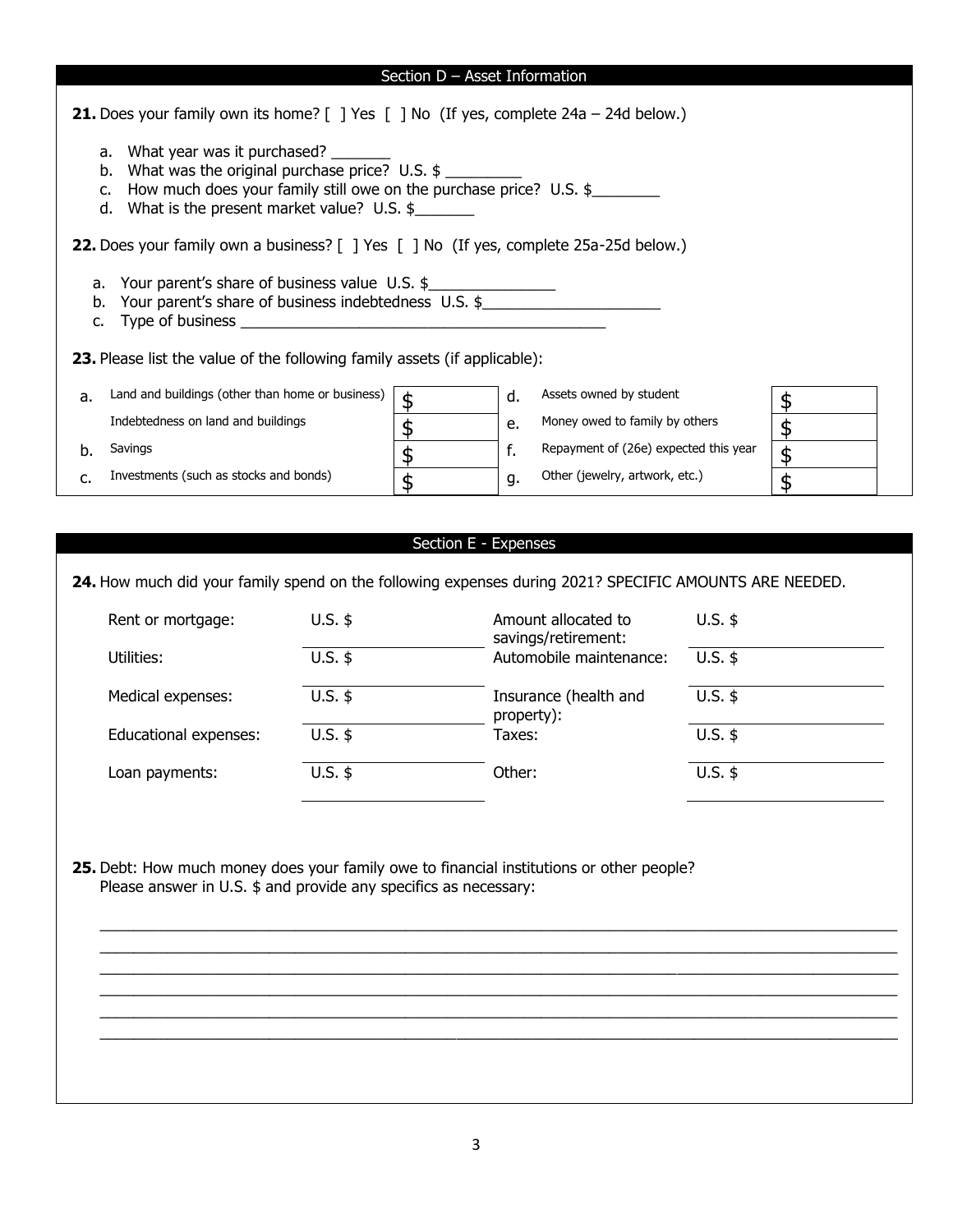# Section F- Expected Support for Education Expenses

Enter the expected amount of annual support toward your educational costs from the sources listed below:

| <b>Source</b>                             | 2022-2023 | 2023-2024 | 2024-2025 | 2025-2026 |
|-------------------------------------------|-----------|-----------|-----------|-----------|
| Student's earnings                        | $U.S.$ \$ | $U.S.$ \$ | $U.S.$ \$ | $U.S.$ \$ |
| Student's assets                          | $U.S.$ \$ | $U.S.$ \$ | $U.S.$ \$ | $U.S.$ \$ |
| Family's income                           | $U.S.$ \$ | $U.S.$ \$ | $U.S.$ \$ | $U.S.$ \$ |
| Family's assets                           | $U.S.$ \$ | $U.S.$ \$ | $U.S.$ \$ | $U.S.$ \$ |
| Relatives and friends                     | $U.S.$ \$ | $U.S.$ \$ | $U.S.$ \$ | $U.S.$ \$ |
| Your government                           | $U.S.$ \$ | $U.S.$ \$ | $U.S.$ \$ | $U.S.$ \$ |
| Agencies and<br>foundations               | $U.S.$ \$ | $U.S.$ \$ | $U.S.$ \$ | $U.S.$ \$ |
| Private Sponsor<br>(explain in section G) | $U.S.$ \$ | $U.S.$ \$ | $U.S.$ \$ | $U.S.$ \$ |
| Other (explain in<br>section G)           | $U.S.$ \$ | $U.S.$ \$ | $U.S.$ \$ | $U.S.$ \$ |